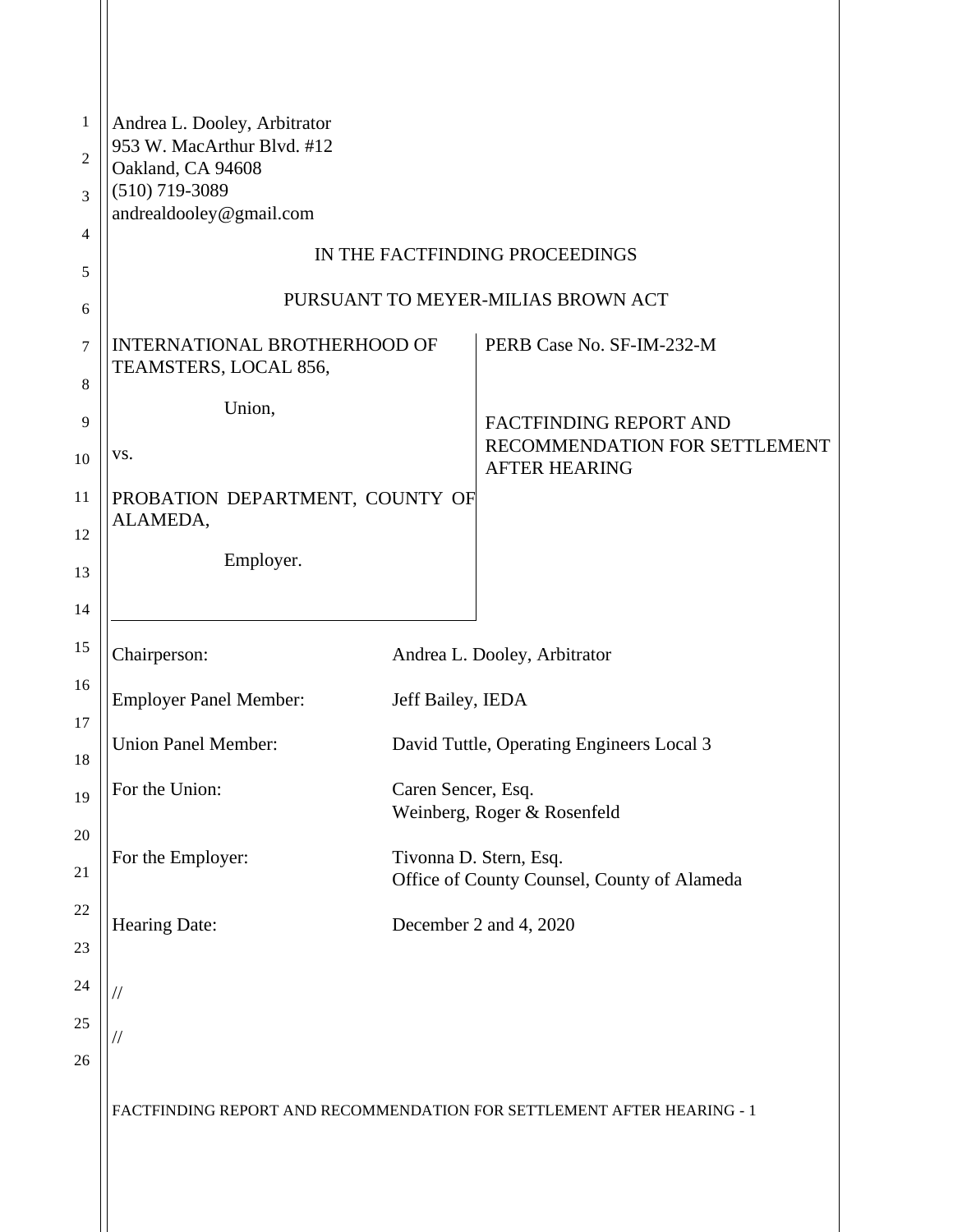### **BACKGROUND**

The County of Alameda Probation Department (Department or Employer) and the International Brotherhood of Teamsters, Local 856 (Local 856 or Union) are parties to a Memorandum of Understanding (Agreement or MOU). The term of the Agreement was August 30, 2015 through August 24, 2019 which was extended by mutual agreement. Union Exhibit 13. 1 The Employer sunshined an issue about the Caseload Management Standards policy in October 2017, and the parties met on multiple occasions in 2017, 2018, 2019, and 2020. The parties were not able to reach a tentative agreement on a new Caseload Management Standard Policy and the issue remains in dispute.

The County declared impasse pursuant to PERB Regulation 32792(a) on September 2, 2020. The parties jointly selected Arbitrator Andrea L. Dooley to chair a factfinding panel concerning the dispute. The parties properly selected their panel members. The panel convened factfinding hearings on December 2 and 4, 2020 via video conference.

Both parties presented facts through their presenters (listed above) and additional documents and witness testimony. After submission to the panel and consideration of the arguments, the Chair makes these recommendations for settlement of the remaining issues in dispute.

<sup>1</sup> Joint Exhibit will be abbreviated JX in this report. Union Exhibit will be abbreviated UX. Employer Exhibit will be abbreviated EX.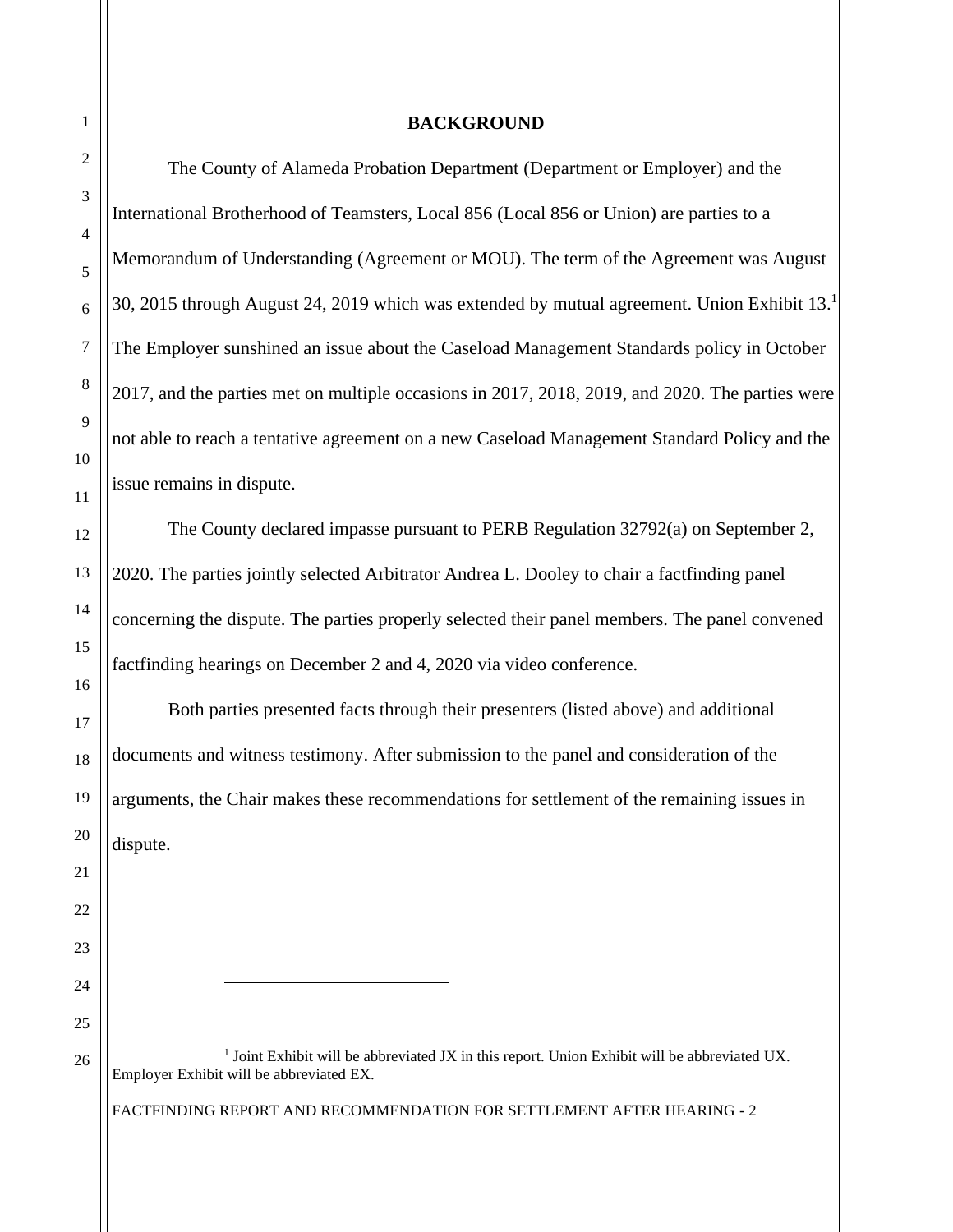| 1                |                                       |                                                                                          |  |
|------------------|---------------------------------------|------------------------------------------------------------------------------------------|--|
| $\overline{2}$   |                                       | <b>FACTFINDING CRITERIA</b>                                                              |  |
| 3                |                                       | The panel has considered and been guided by criteria set forth in California Government  |  |
| 4<br>5           | Code Section 3505.4(d), which states: |                                                                                          |  |
| 6                |                                       | In arriving at their findings and recommendations, the factfinders shall consider, weigh |  |
| $\boldsymbol{7}$ |                                       | and be guided by all the following criteria:                                             |  |
| 8                |                                       | 1. State and federal laws that are applicable to the Employer.                           |  |
| 9                | 2.                                    | Local rules, regulations or ordinances.                                                  |  |
| 10               | 3.                                    | Stipulations of the parties.                                                             |  |
| 11               | 4.                                    | The interests and welfare of the public and the financial ability of the public agency.  |  |
| 12<br>13         | 5.                                    | Comparison of the wages, hours and conditions of employment of the employees             |  |
| 14               |                                       | involved in the factfinding proceeding with the wages, hours, and conditions of          |  |
| 15               |                                       |                                                                                          |  |
| 16               |                                       | employment of other employees performing similar services and with other                 |  |
| 17               |                                       | employees generally in public school employment in comparable public agencies.           |  |
| 18               | 6.                                    | The Consumer Price Index for goods and services, commonly known as the cost of           |  |
| 19               |                                       | living.                                                                                  |  |
| 20               |                                       | 7. The overall compensation presently received by the employees, including direct wage   |  |
| 21               |                                       | compensation, vacations, holidays, and other excused time, insurance and pensions,       |  |
| 22<br>23         |                                       | medical and hospitalization benefits, the continuity and stability of employment, and    |  |
| 24               |                                       | all other benefits received.                                                             |  |
| 25               |                                       |                                                                                          |  |
| 26               |                                       |                                                                                          |  |
|                  |                                       |                                                                                          |  |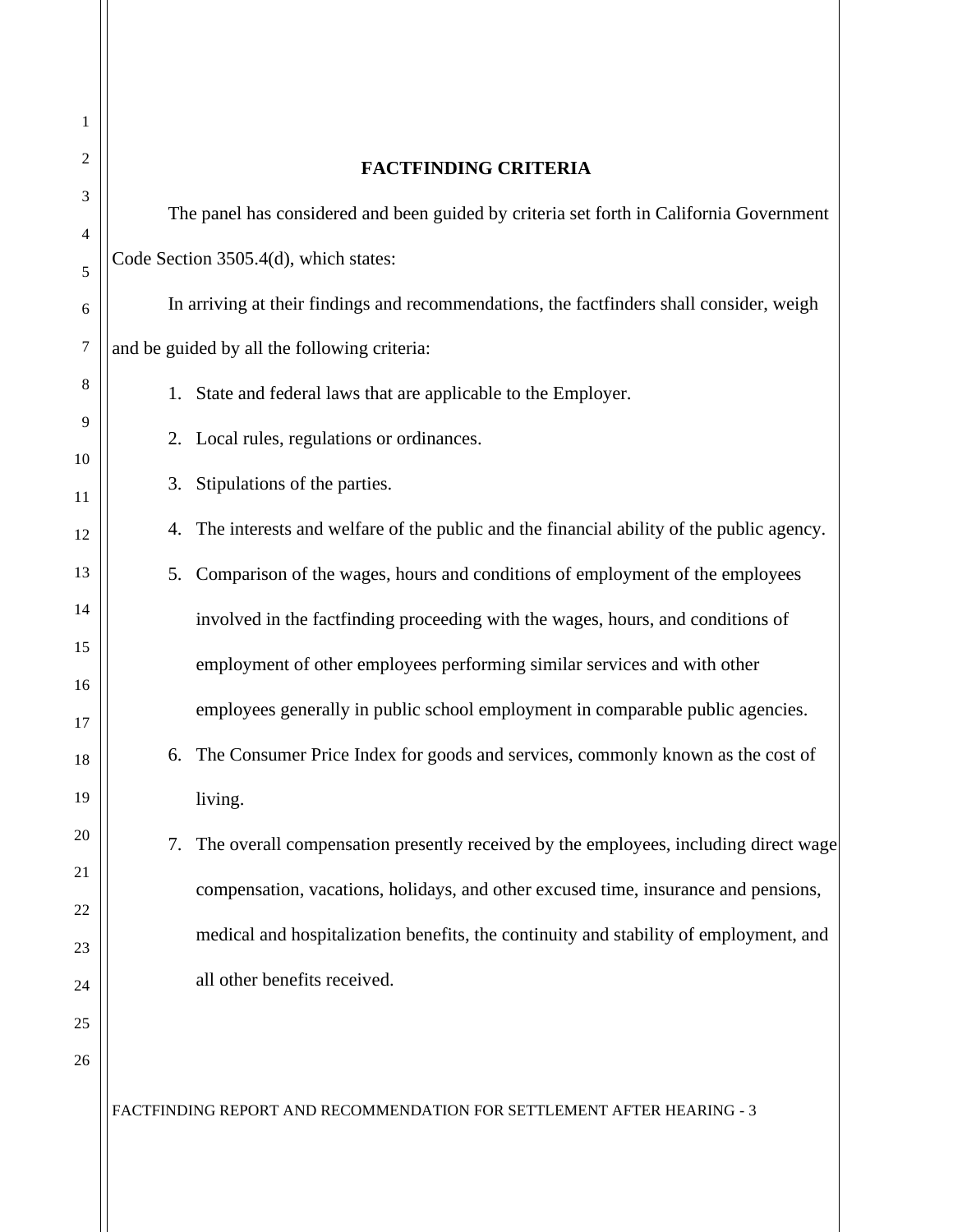| 1        | 8. Any other factors, not confined to those specified in paragraphs 1 through 7,                  |
|----------|---------------------------------------------------------------------------------------------------|
| 2        | inclusive, which are normally and traditionally taken into consideration in making                |
| 3        | such findings and recommendations.                                                                |
| 4        | State and Federal Laws Applicable to the Employer                                                 |
| 5<br>6   | The hearing was conducted in compliance with Government Code Section 3504 et seq.                 |
| 7        | (MMBA) and the time limits were met or waived by the parties.                                     |
| 8        | <b>Stipulations of the Parties</b>                                                                |
| 9        | The parties did not make any stipulations.                                                        |
| 10       |                                                                                                   |
| 11       | The Interests and Welfare of the Public and the Financial Ability of the Employer                 |
| 12       | The Department introduced substantial evidence in support of their contention that the            |
| 13       | proposed policy serves the interest and welfare of the general public. Assistant Chief Karen      |
| 14       | Baker testified the Department is a public agency and has "implemented a whole host of            |
| 15       | community programs" to which a DPO referral is needed for probationers to access services. In     |
| 16       | this case, the Department says that minimum contact standards are necessary to ensure that        |
| 17<br>18 | clients are being checked on a regular basis so that DPOs can help clients return successfully to |
| 19       | the community. Overall, more frequent client contact will bolster the Department's goal of        |
| 20       | supporting a safe community. Chief Probation Officer Wendy Still testified that, "the frequency   |
| 21       |                                                                                                   |
| 22       | and type of contacts that clients receive, and the client-officer relationship, is the main       |
| 23       | determinant of success and reducing recidivism."                                                  |
| 24       | Local 856 agrees that client contacts are important for the probationers and the                  |
| 25       | community at large, but disputes whether this policy is workable under current conditions. In the |

26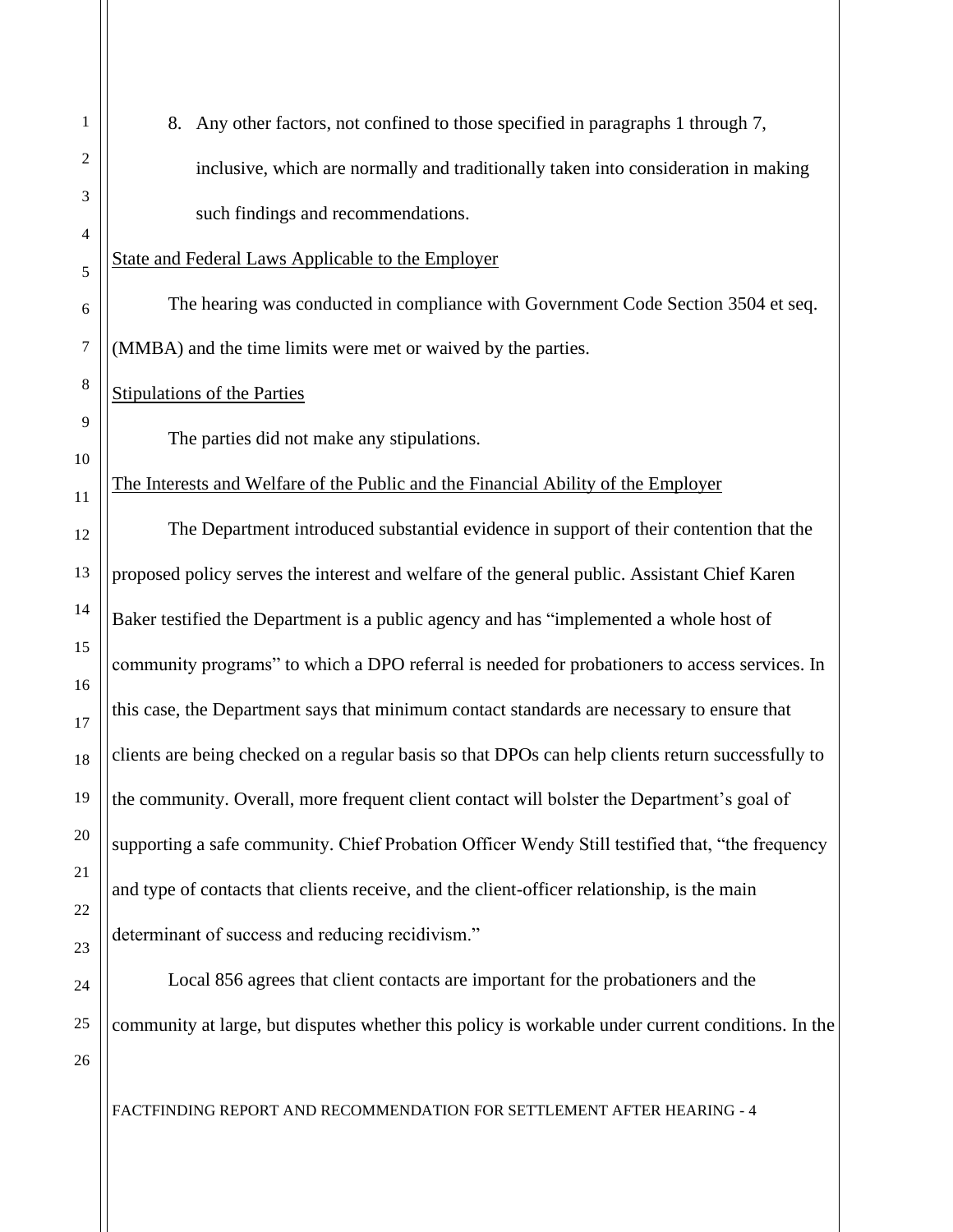Union's view, DPO staffing levels and the transience of the probationer population make it difficult to ensure routine contact at the standard proposed by the Department.

The Employer did not make an "inability to pay" argument or present evidence about any financial inability to pay employees under any proposal considered.

Comparability

The parties presented evidence about the wages and benefits for deputy probation officers at other agencies and the Caseload Management Standard policies at comparable agencies. The comparable public agencies are other counties in the region, counties of comparable population size and funding elsewhere in California, and the state of California. A discussion of the comparability of the caseload management standard policies of other probation departments is included below in Issues and Recommendations.

Consumer Price Index

Because the issue at factfinding did not relate to wages or benefits, neither party presented evidence about the consumer price index.

Overall Compensation

The Employer provided information about the overall compensation for deputy probation officers at seven public agencies, including the County. EX 10. However, the issue at factfinding was not related to wages or benefits so overall compensation is not a factor in these recommendations.

**Other Factors** 

The panel considered all the facts and arguments presented at the hearing by both parties.

FACTFINDING REPORT AND RECOMMENDATION FOR SETTLEMENT AFTER HEARING - 5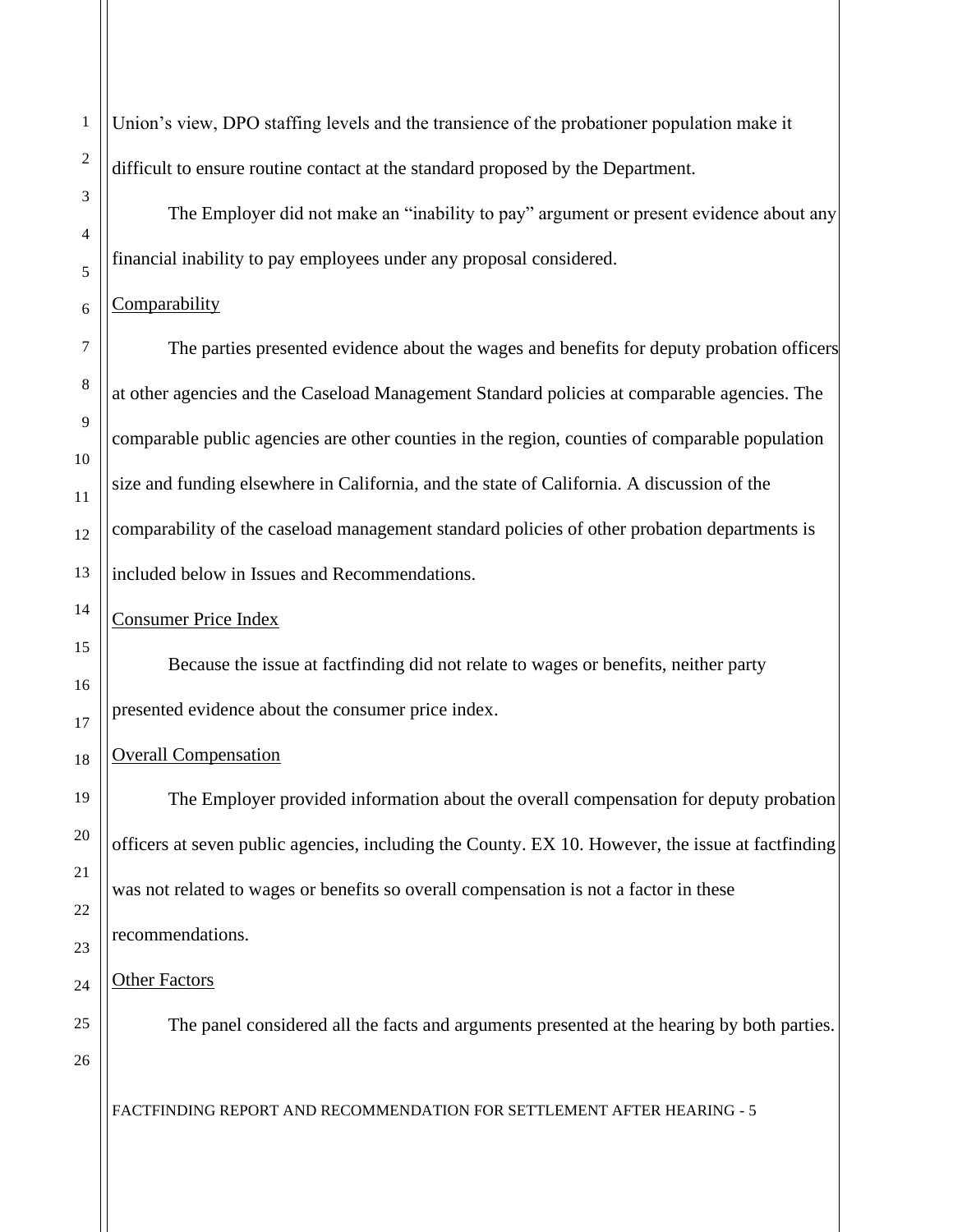### **ISSUES AND RECOMMENDATIONS**

After a review of the facts and arguments presented by both parties, the Chair recommends the following terms for settlement of the Agreement. These recommendations have been crafted to maintain parity with other Deputy Probation Officers in comparable public agencies and to achieve a better caseload balance among the DPOs in this department.

### **Recommendations are in bold type**.

Caseload Management Standards Policy

The sole issue in this case arises from the Department's interest in replacing the Department Adult Services Manual Sections 400, 405, 410, and 415 with a comprehensive Caseload Management Standards Policy for Adult Services. EX 1, 3, 4, 5, and 6. The Department's interest in adopting the new policy relates to advances in Evidence Based Practices which are intended to better serve Department clients, also called probationers, to track client progress in probation, and to reduce recidivism. The new policy will focus resources on medium to high-risk probationers and accounts for the variance among low-risk probationers, who tend to self-regulate. The intent of the new policy is to implement comprehensive case management standards that improve client services and comport with the new risk assessment tool adopted by the Department. Testimony of Marcus Dawal.

The Union agrees in principle that Evidence Based Practices are a sound approach to caseload management, but they disagree about the way the County seeks to implement these practices.

26

1

2

3

4

5

6

7

8

9

10

11

12

13

14

15

16

17

18

19

20

21

22

23

24

25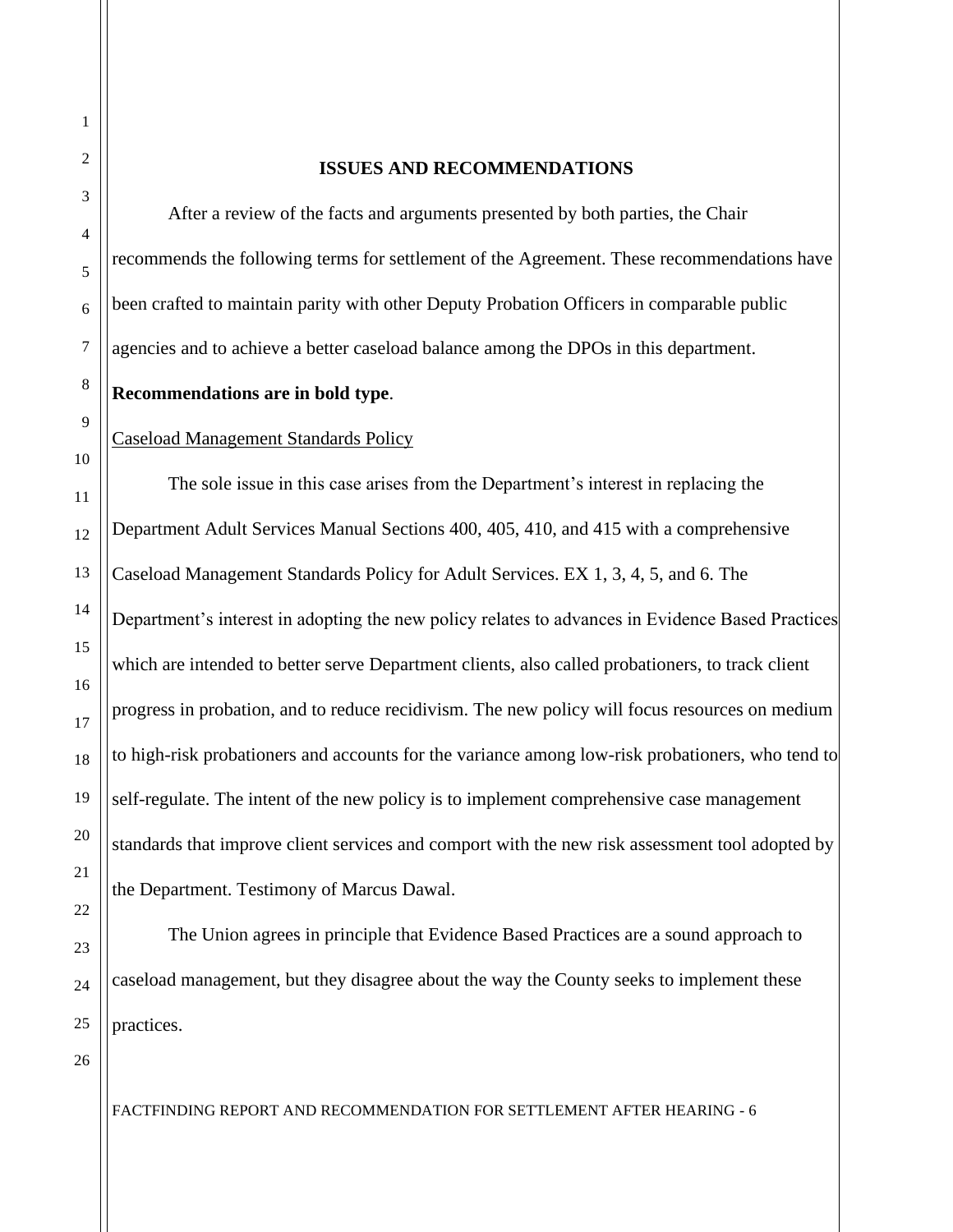While the parties reached substantial agreement about most of the policy, there are a few areas which have not been resolved. Specifically, the parties cannot reach agreement on caseload ratios, which are reflected in two sections, Hierarchy of Supervision and Case Contact Specifications. EX 1.

The Employer has proposed the following sections<sup>2</sup>:

**IV. Procedures**

1) Hierarchy of Supervision

| <b>Supervision Classifications</b> |                              |                         |
|------------------------------------|------------------------------|-------------------------|
| Supervision (PROPS $\&$            | <b>Alternative Reporting</b> | PRCS/Mandatory          |
| General)                           |                              | Supervision             |
| High                               | Low                          | Any Risk Level          |
| Medium                             |                              | * Dosage is specific to |
|                                    |                              | supervision level       |

It is the department's goal to structure and maintain Adult Field Services' caseloads to as close to industry standards as possible within existing resources. Industry standards currently suggest a 50:1 active status ratio for moderate to high -risk caseloads. Maintaining a manageable caseload requires regular assessment and management of the entire Probation adult population, to ensure nonviable cases (warrant status and clients incarcerated for extended periods of 120 days or more) are not counted as part of the 50:1 active caseload. Case loads can be run with the exception of warrants but incarcerated for 120 days is currently manual tracking.

When caseloads exceed the targeted 50:1 ratio, US (Unit Supervisors), in consultation with executive management, shall provide guidance on prioritizing the DPO's caseloads to include, waiving and/or modifying contact specifications, with the goal of making the caseload manageable.

<sup>2</sup> EX 1. This proposal reflects modifications incorporated throughout the meet and confer process and reflect the Panel's understanding of the Employer's most recent proposal.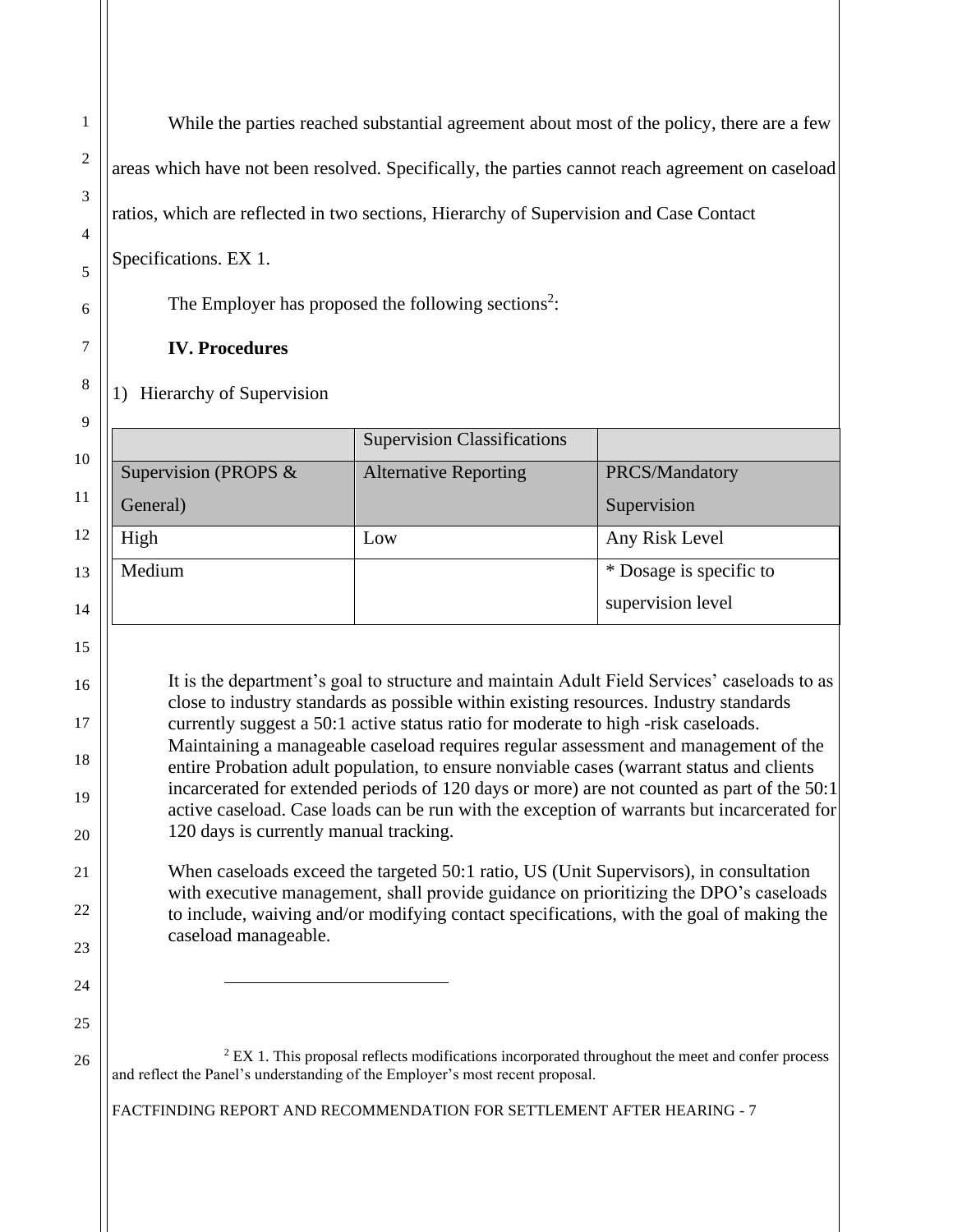| 1        | EX 1, pp. 8-9; EX 2, p. 1.                                                                                                                                                                                                                                  |  |  |
|----------|-------------------------------------------------------------------------------------------------------------------------------------------------------------------------------------------------------------------------------------------------------------|--|--|
| 2        | F. Case Contact Specifications                                                                                                                                                                                                                              |  |  |
| 3        | Case contact specifications are standards that are designed to ensure appropriate                                                                                                                                                                           |  |  |
| 4<br>5   | supervision and follow up based upon a client's risk, need and supervision level. These<br>contact specifications are considered minimum standards that DPOs are expected to<br>adhere to in the supervision of clients on their caseload (see Appendix A). |  |  |
| 6<br>7   | In circumstances where a different DPO has been assigned and completes a required<br>contact for the case carrying DPO who is on leave; such contact shall be considered to                                                                                 |  |  |
|          | meet contact standards criteria.                                                                                                                                                                                                                            |  |  |
| 8<br>9   | In general, caseload contact specifications will be determined by a COMPAS risk of<br>high, medium, or low. However, modifications to the contact specifications may be made<br>as outlined in Section E, entitled, "COMPAS Risk and Needs Assessments."    |  |  |
| 10       |                                                                                                                                                                                                                                                             |  |  |
| 11       | The basic monthly case contact specifications for the various types of cases are as<br>follows:                                                                                                                                                             |  |  |
| 12       | HIGH Supervision (PRCS, Mandatory and General Supervision) – COMPAS                                                                                                                                                                                         |  |  |
| 13       | Initial home contact within 30 calendar days<br>$\circ$<br>Office/field contact once every 30 calendar days<br>$\circ$                                                                                                                                      |  |  |
| 14       | Collateral contact once every 90 calendar days (may count as an<br>$\circ$                                                                                                                                                                                  |  |  |
| 15       | office/field visit for that month)<br>Drug testing; if imposed<br>$\circ$                                                                                                                                                                                   |  |  |
| 16       | MEDIUM Supervision (PRCS, Mandatory and General Supervision) - COMPAS<br>Initial home contact within 30 calendar days<br>$\circ$                                                                                                                            |  |  |
| 17<br>18 | Office/field contact once every 30 calendar days<br>$\circ$<br>Home visit once every 60 calendar days after initial home visit can                                                                                                                          |  |  |
| 19       | meet the office/field contact requirement.<br>Collateral contact once every 90 calendar days (may count as an<br>O                                                                                                                                          |  |  |
| 20       | office/field contact for that month)<br>Drug testing, if imposed<br>$\circ$                                                                                                                                                                                 |  |  |
| 21       | LOW Supervision (Mandatory and General Supervision) – COMPAS: Transfer to                                                                                                                                                                                   |  |  |
| 22       | AR (Alternative Reporting) Case Management Standards as appropriate.                                                                                                                                                                                        |  |  |
| 23       | EX 1, pp. 19-20, EX 2, p. 2.                                                                                                                                                                                                                                |  |  |
| 24       | As the American Probation and Parole Association noted in their Caseload Standards for                                                                                                                                                                      |  |  |
| 25       | Probation and Parole (2006) article, the issue of caseload standards, "remains a contentious one,                                                                                                                                                           |  |  |
| 26       | difficult to resolve and critically important to the field of community corrections." UX 14, p. 1.                                                                                                                                                          |  |  |
|          | FACTFINDING REPORT AND RECOMMENDATION FOR SETTLEMENT AFTER HEARING - 8                                                                                                                                                                                      |  |  |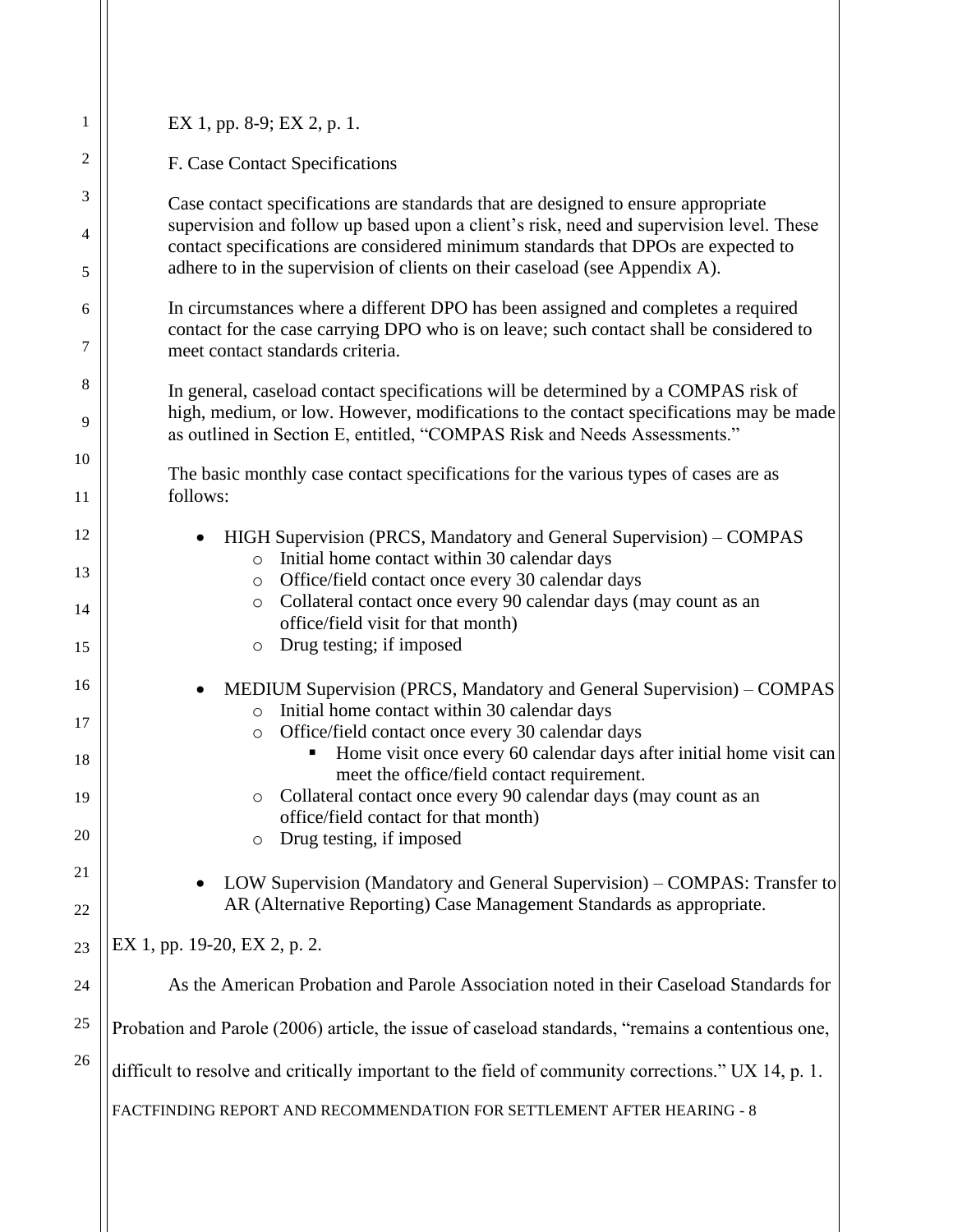| "The importance of caseload size to the effectiveness of probation and parole supervision            |
|------------------------------------------------------------------------------------------------------|
| cannot be overstated Those caseloads must be of a size that provides officers with enough            |
| time to devote to each offender to achieve supervision objectives." Id., pp. 2-3. At the same time,  |
| evidence shows that "reducing caseloads alone will not produce better results," where it results     |
| in aggressive and rigid enforcement, and excessive supervision. Id. The APPA proposed                |
| caseload standards "[that] are designed to drive effective practices and guide decision-makers.      |
| To make these standards flexible and useful, they are stated in terms of ratios of cases to officers |
| and are framed as numbers <b>not to be exceeded.</b> " Id., p. 6 (emphasis added).                   |

**Adult Caseload Standards (per APPA guidelines, 2006)**

| <b>Case Type</b>      | <b>Cases to Staff Ratio</b> |
|-----------------------|-----------------------------|
| Intensive             | 20:1                        |
| Moderate to High Risk | 50:1                        |
| Low Risk              | 200:1                       |
| Administrative        | No limit? 1,000?            |
| LT11<br>$\sim$ 7      |                             |

Id., p. 7.

1

2

3

4

5

6

7

8

9

10

11

12

13

14

15

16

17

18

19

20

21

22

23

24

25

Finally, APPA notes the need to develop "best practices for community corrections," and "having done that, [individual agencies and jurisdictions] can conduct the requisite time studies and develop their own specific staffing patterns." UX 14, at p. 8.

Other jurisdictions in California have grappled with the question of optimal caseloads for effective supervision of the probationers in their counties. Contra Costa County Probation Department has three levels of community supervision: Low, Moderate, and High. In addition, they have separate caseload standards for specialized caseloads, including DUI, Auto Theft, Domestic Violence, and Sex Offenders. Low level clients are transferred to the Banked Caseload. Moderate requires one monthly face to face contact (office or field) with probationers who are not in custody or in a residential treatment program. High requires a minimum of two

<sup>26</sup>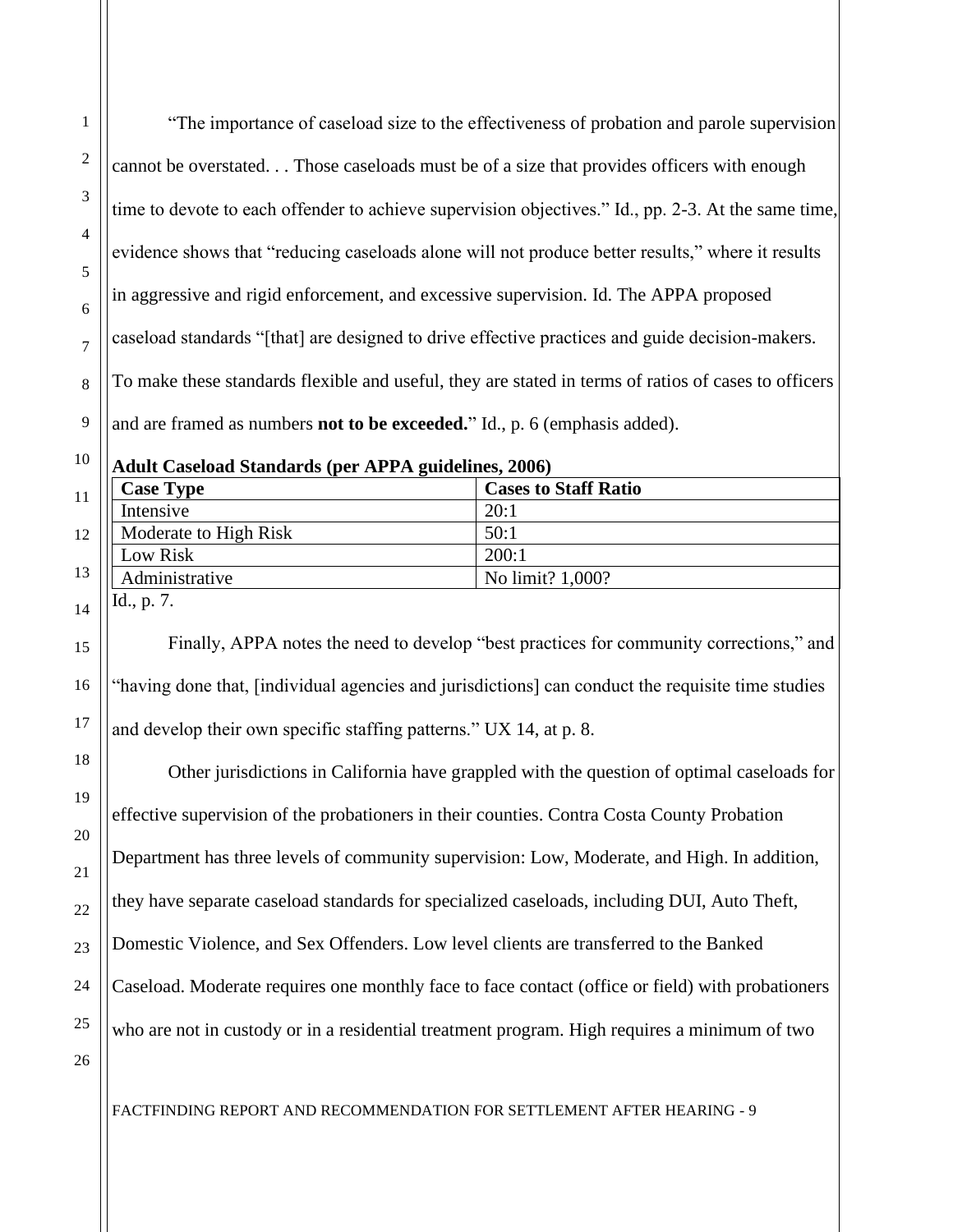face to face contacts per month (office or field) with probationers who are not in custody or in a residential treatment program. UX 4, pp. 5-6. There is no specified caseload ratio for Contra Costa County Deputy Probation Officers.

City and County of San Francisco Adult Probation Department Case Load Standards do not set ratios for caseload management except at the Intensive Supervision level. Intensive Supervision has a 20:1 ratio and requires at least one face to face contact per week and one collateral contact per week. High Supervision requires two face to face contacts per month, including at least one home visit every 30 days. Medium supervision requires one face to face contact per month, including one home visit every 60 days. Low supervision clients need to report every 60 calendar days by mail, email or telephone reporting system. UX 5, p. 16.

In San Diego County, High Risk requires face to face contact two times per month, including one field and one office contact, and one home visit every other month. Medium risk requires contact once every three months or more often based on the specific case requirements. Low risk clients are referred to the administrative offender program, and there is a separate caseload management standard for sex offenders and ICE holds. UX 7, pp. 8, 24, 35.

The Department's proposal would set the High Supervision requirements at one home contact every 30 days, one office/field contact every 30 days, and one collateral contact every 90 days, which counts toward the office/field contact requirement. Medium supervision requires one office/field visit every 30 days and one home visit every 60 days. Low supervision will be transferred to Alternative Reporting as appropriate. EX 1.

26

FACTFINDING REPORT AND RECOMMENDATION FOR SETTLEMENT AFTER HEARING - 10

1

2

3

4

5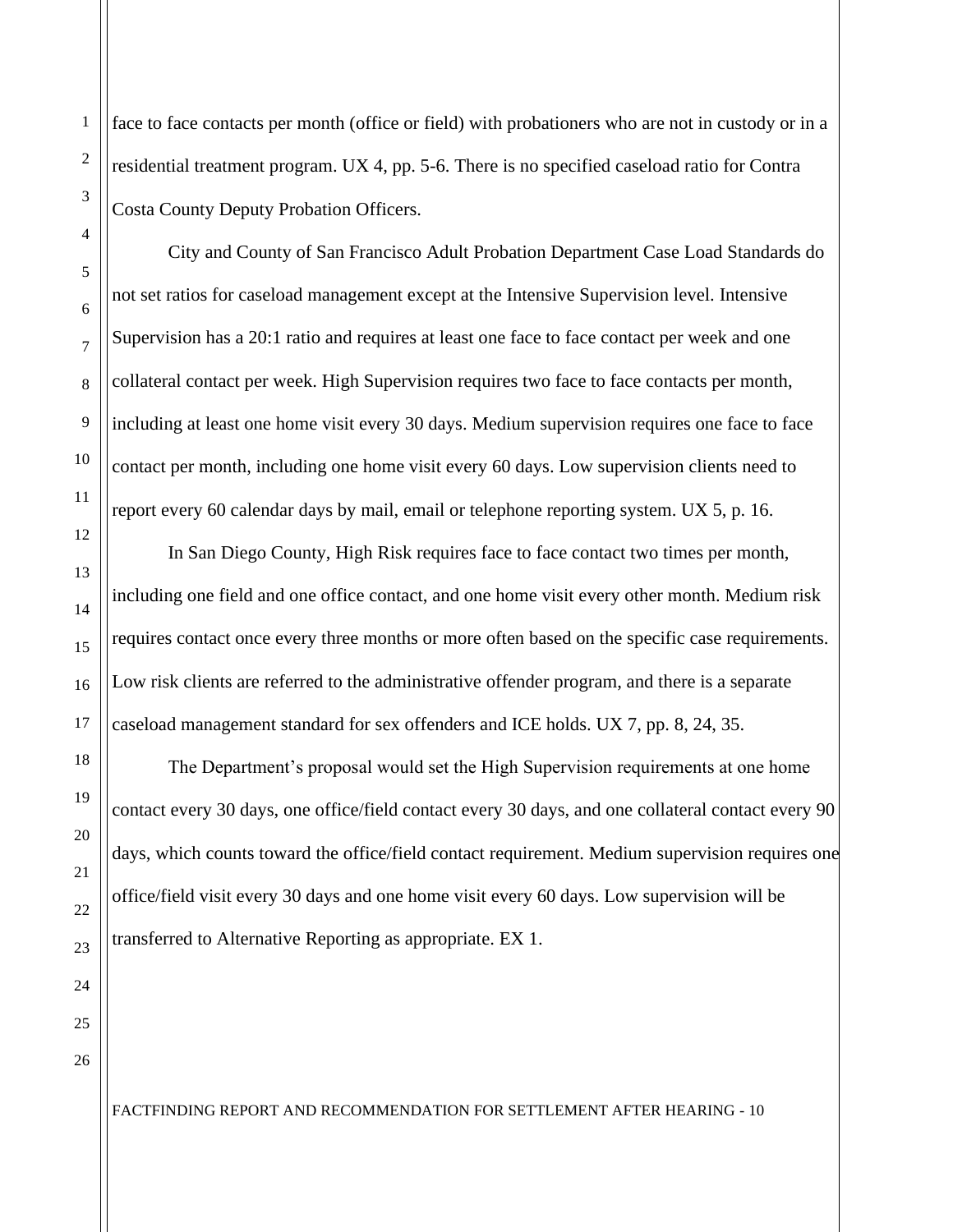1 The different county standards are summarized below:

| County        | Low<br><b>Supervision</b> | <b>Medium</b><br><b>Supervision</b> | High<br><b>Supervision</b> | <b>Other</b>       |
|---------------|---------------------------|-------------------------------------|----------------------------|--------------------|
| Alameda       | Alternative               | 1 office/field per                  | 1 office/field per         | Separate policy    |
| (proposed)    | Reporting                 | 30 days                             | 30 days                    | for specialized    |
|               |                           | one home per 60                     | 1 home per 30              | caseload           |
|               |                           | (1/month)                           | days $(2/month)$           | forthcoming        |
| Contra Costa  | <b>Banked</b>             | 1 office/field per                  | Minimum of 2               | Specialized        |
|               | Caseload                  | month                               | per month                  | caseloads under    |
|               |                           |                                     | (2/month)                  | separate section   |
| San Diego     | Administrative            | 1 contact per 3                     | 2 contact per              | Separate           |
|               | Offender                  | months                              | month (1 office,           | caseloads for sex  |
|               | Program                   |                                     | 1 field, 1 home            | offense and ICE    |
|               |                           |                                     | every other                | holds              |
|               |                           |                                     | month)                     |                    |
| San Francisco | Report every 60           | 1 face to face per                  | 2 contacts per             | Intensive: ratio   |
|               | days by mail,             | month including                     | month, 1 home              | of $20:1$ and at   |
|               | email, telephone          | 1 home visit                        | visit per 30 days          | least 1 contact    |
|               | reporting system          | every 60 days                       | (2/month)                  | per week and 1     |
|               |                           |                                     |                            | collateral contact |
|               |                           |                                     |                            | per week.          |

Other California probation departments and California Department of Corrections and Rehabilitation have other caseload management standards and/or practices. Contact standards vary from department to department but there is no evidence that probation departments have adopted caseload ratios in the manner proposed by APPA. In the County of Marin, they have adopted a case range rather than a ratio. For example, the high-risk caseload is a range of 50-60 clients per probation officer.

It is important to note the difference between caseloads and contacts. Caseloads are the number of individuals a DPO is responsible for monitoring and supporting. Contacts are the number of times each individual probationer will meet by their DPO. As noted above, no other jurisdiction has a caseload ratio, although they all have similar contact standards. Based on the

FACTFINDING REPORT AND RECOMMENDATION FOR SETTLEMENT AFTER HEARING - 11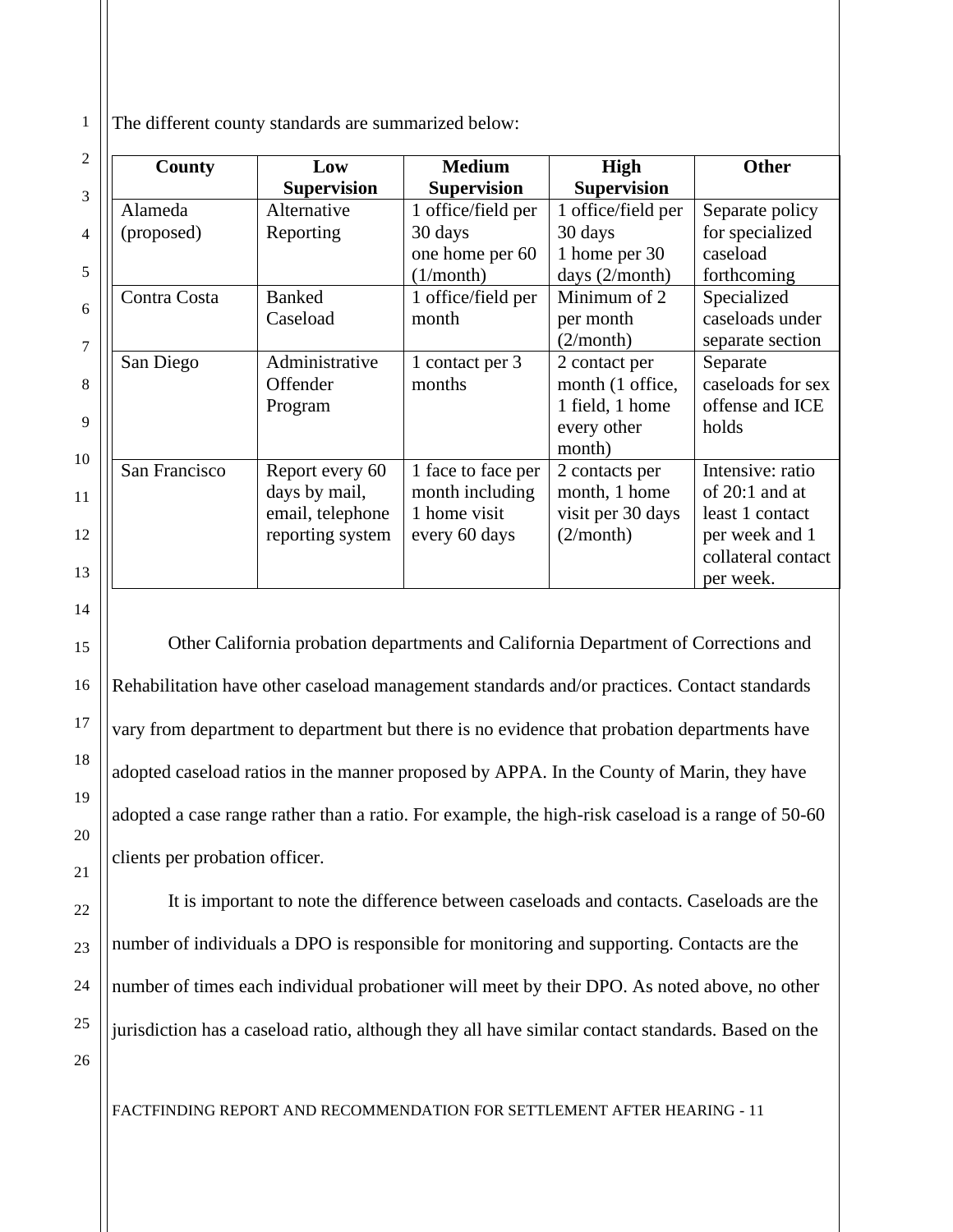evidence provided at the hearing, the proposed Department contact standards are consistent with other similarly sized departments in California.

The Union asserts that the number of contacts in the proposal is an unworkable standard. In support of this position, they note that DPOs were required to take 128 hours of training in 2017-2018, have twelve (12) county holidays per year, and accrue between two and five weeks of vacation per year. UX 7, 13. This means that, without accounting for other leaves of absence, DPOs are unavailable to supervise probationers between 304 and 424 hours per year, out of a standard work year of 2080 hours. Meanwhile, there are approximately 4800 total supervised cases each year in adult field services. UX 9, p. 13. The Union contends that the Department simply is not staffed to have the requisite number of contacts.

This highlights the significance of the staffing issue in the Department. The Department's proposed contact standards are reasonable and consistent with comparable counties. However, other counties' staffing levels are unknown. According to Marcus Dawal, Assistant Chief for Adult Field Services, there are approximately 70-80 staff members in the Department with 20 vacancies. Fifty staff members have completed arms training. The average caseload is 80 to 100 cases for general supervision, with lower caseloads for specialized areas such as domestic violence and sex offenders.

FACTFINDING REPORT AND RECOMMENDATION FOR SETTLEMENT AFTER HEARING - 12 Several DPOs testified about their caseloads. Jake Glodowski, a DPO III, has a high-risk caseload of 87 clients in the sex offense unit, which includes 10 unhoused individuals. Kevin Bryant, a DPO III, has a caseload of 67 cases in the domestic violence unit. Ed Braun, a DPO II who has a restitution only caseload (low risk) has approximately 80 cases. Clifford Chin, another DPO III in the sex offense unit, has a caseload of approximately 38 cases. The number of cases will frequently vary due to new case assignments, inactive cases, and closed cases. None of the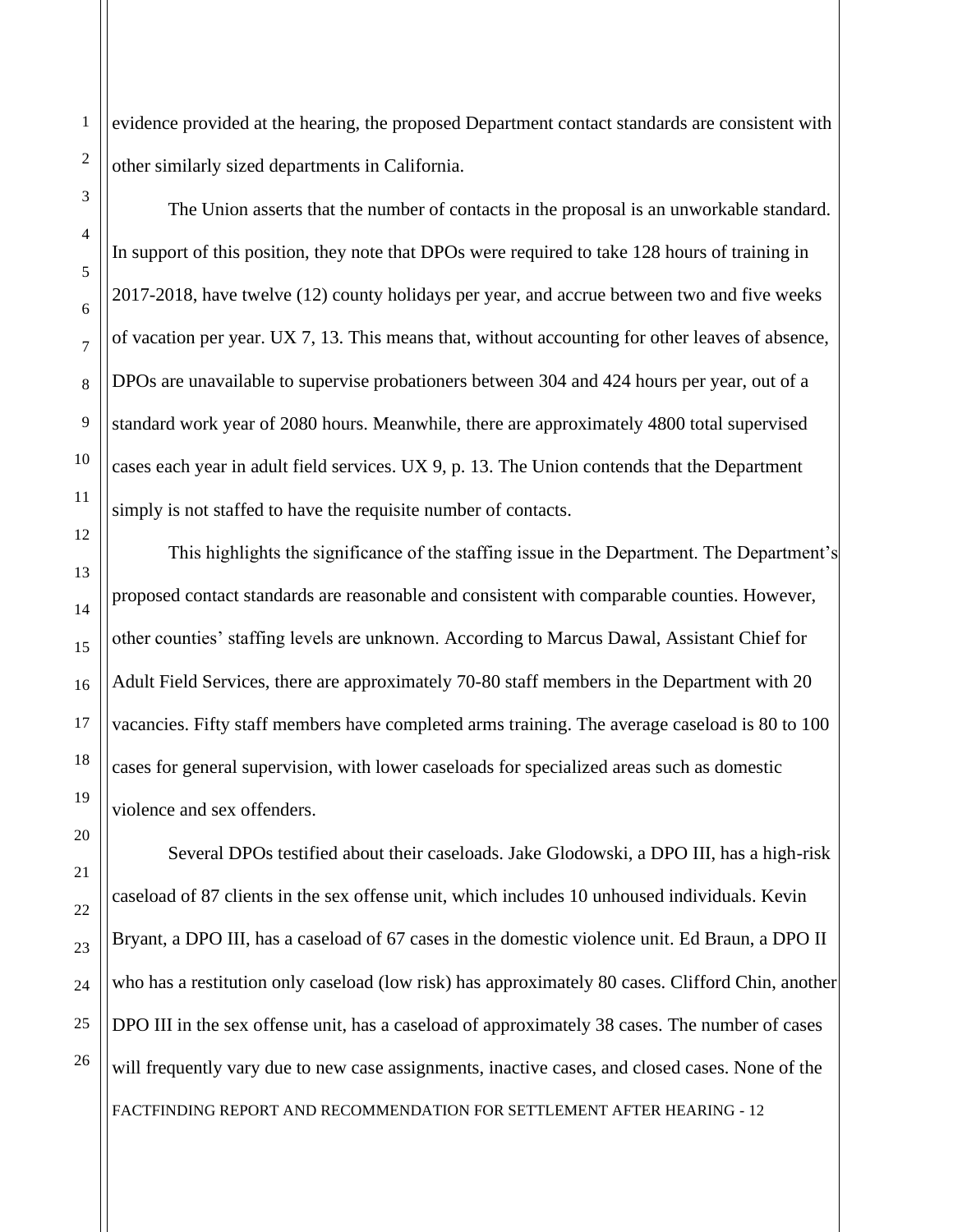DPOs who testified have a "regular" high-risk or medium risk caseload, so it is difficult to discern what the average caseload is. It is safe to conclude, however, that caseloads are higher, on average, than either party would like them to be.

In addition, the contact requirements for each caseload will vary. Low-risk cases, such as Officer Braun's restitution-only clients, will require much less contact than the high-risk sex offenders or domestic violence cases. For safety reasons, most home visits are conducted with another officer, cutting in half the amount of time that can be spent on one's own cases.

The Union's argument that the proposed contact standard will be difficult to meet at current staffing levels has merit. The Union seek assurances that DPOs will not be disciplined for failing to complete the number of contacts required by the policy. The Union proposes to substitute "attempted contacts" as the standard. These are two separate issues.

First, attempted contacts and completed contacts are not the same and do not have the same impact on the Department's goals of ensuring that clients are properly monitored, receiving needed support, and promoting community safety. Completed contacts are the goal. As Assistant Chief Dawal stated, "Ongoing interaction with clients is the point."

While it is true that not every attempted contact will result in a completed contact, there are a limited number of attempted contacts a DPO needs to make before that probationer will be re-assessed or subject to reincarceration, thus removing that individual from a DPO's caseload. In other words, a probationer who cannot be contacted will not be on probation for very long. In addition, inactive cases do not count in the overall case ratio and would not require client contact. **One suggestion for settlement would be to clarify in the policy that probationers who are in residential treatment are exempt from minimum contacts for the duration of their treatment**, like Contra Costa County's policy. UX 4.

FACTFINDING REPORT AND RECOMMENDATION FOR SETTLEMENT AFTER HEARING - 13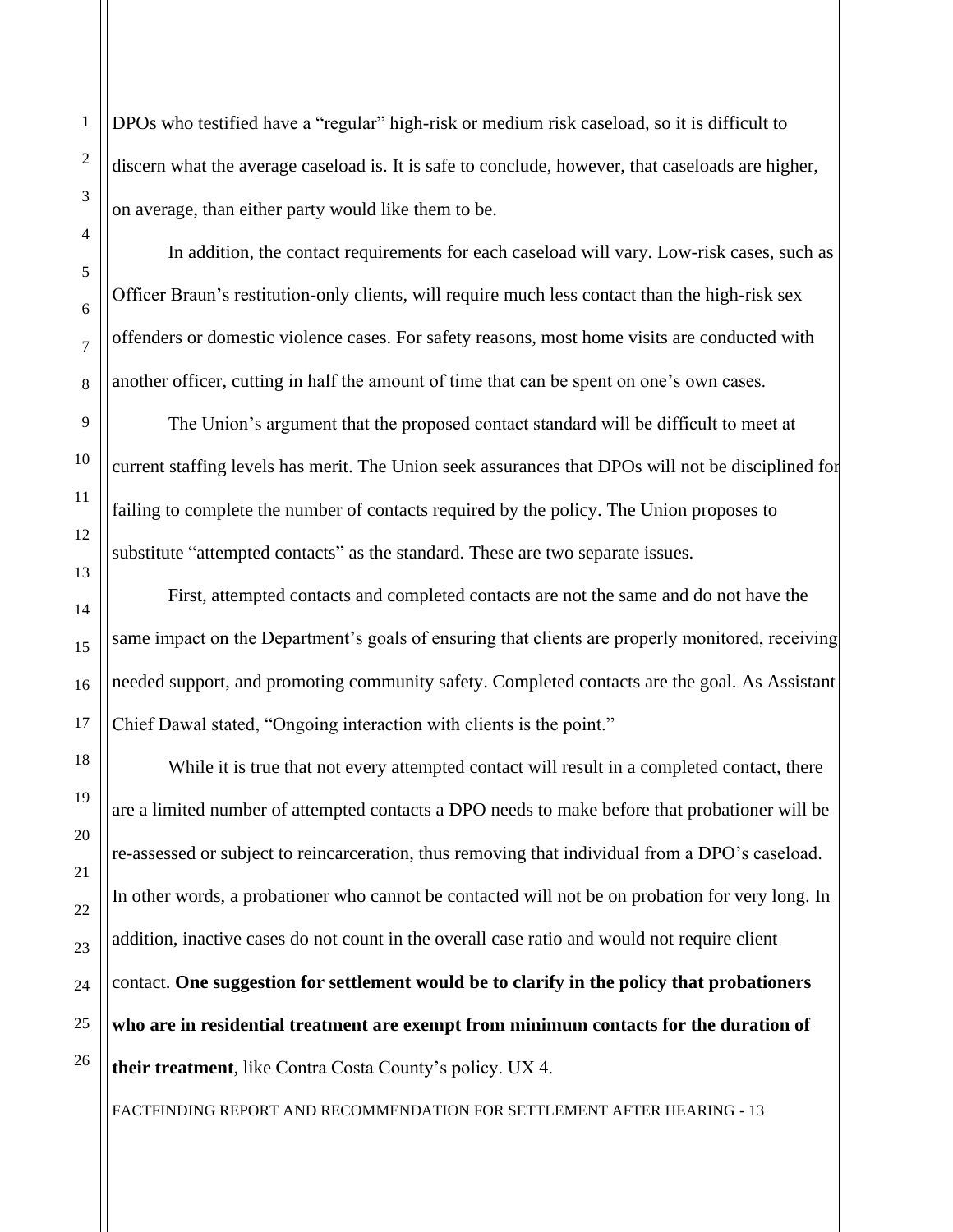Second, DPOs should not face discipline for not meeting the contact standard when low staffing and no overtime simply do not permit employees to meet that standard. Individual employees who consistently fail to make a similar number of contacts as their peers, however, should be subject to performance management processes to improve. The problem is that neither the Department nor the Union knows what the typical number of contacts a DPO can make in a month. Right now, it is difficult to know whether an individual DPO is underperforming relative to their peers or relative to the required number of contacts.

Both sides are attempting to negotiate a policy based on what they think is possible rather than knowing what is actually possible. The Panel believes it is important to get the actual evidence (i.e., the time study) and then use that as the basis for the policy, rather than creating a policy and hoping that employees can meet it. If the Department and the Union had done the time study (of either the existing practices or of the proposed policy), they would have been able to reach agreement and would not have had to go through fact-finding. **Therefore, the Panel recommends that the parties agree to complete a time study no later than September 30, 2021, to determine whether the Department has the right level of staffing and caseload assignments to ensure that the minimum contact standards can be met. The time study should be based on the proposed contact standard but it should be clear that officers who are unable to meet the standard will not be subject to discipline for failing to meet the standard during the time study.** 

FACTFINDING REPORT AND RECOMMENDATION FOR SETTLEMENT AFTER HEARING - 14 During bargaining, the Union suggested the 50:1 caseload ratio language that is a now part of proposed policy. The Employer adopted that position. Thereafter, the Union raised the concern that the failure to make the required minimum contacts while carrying a 50-client caseload would result in discipline. Based on Malia Vella's testimony, the Union's intent was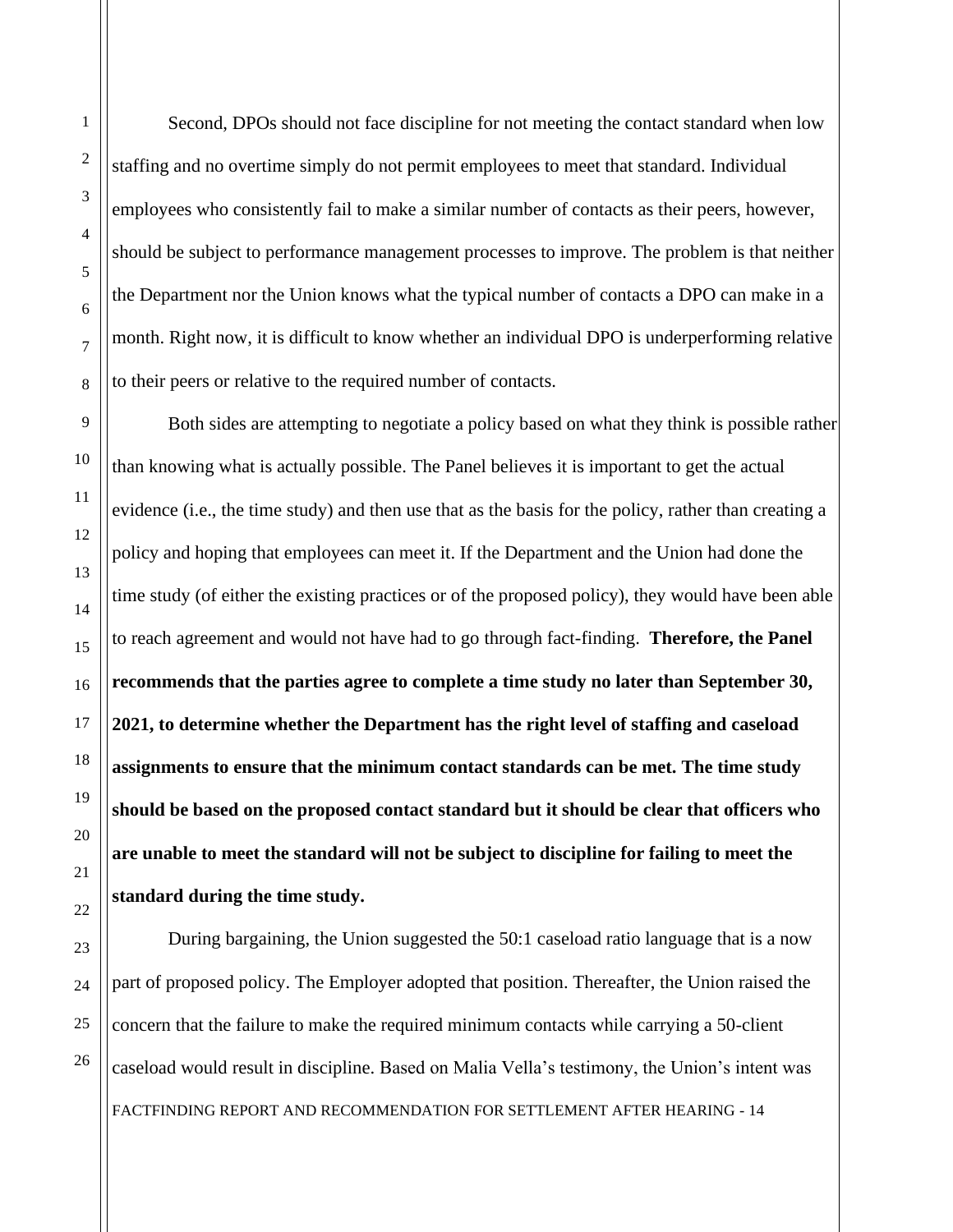that the 50:1 ratio would set a maximum number of cases. The Department has not identified specific measures which they would take to maintain that ratio, such as Unit Supervisor guidelines, or making the 50:1 ratio a *staffing* ratio, meaning that they would hire additional officers to maintain the ratio.

Instead of specific measures, the Employer added the following language to the policy: "When caseloads exceed the targeted 50:1 ratio, US (Unit Supervisors), in consultation with executive management, shall provide guidance on prioritizing the DPO's caseloads to include, waiving and/or modifying contact specifications, with the goal of making the caseload manageable." The Union objects to this language on the basis that it is vague and may lead to disparate outcomes for the Deputy Probation Officers based on the Unit Supervisors' level of discretion. Disparate outcomes that the Union fears include Unit Supervisors disregarding DPO concerns, implementing discipline, or assisting some DPOs with rebalancing and not assisting other DPOs. All these concerns are legitimate if Guidelines for Unit Supervisors have not been provided.

The Union has not submitted a counterproposal to clarify this issue, so the Panel is in the position of crafting language which might satisfy the interests of both parties. **Given that other jurisdictions have not adopted a caseload ratio, the Panel recommends removing the 50:1 ratio language from the Policy. In addition, the Policy needs to provide greater clarity about the Unit Supervisors' responsibilities for assisting DPOs with caseload balance and the DPOs' responsibility for seeking Unit Supervisor or executive management support for managing their caseload. For example, the policy could specify the number of attempted contacts a DPO would need to make before a client is moved out of active status.** 

26

FACTFINDING REPORT AND RECOMMENDATION FOR SETTLEMENT AFTER HEARING - 15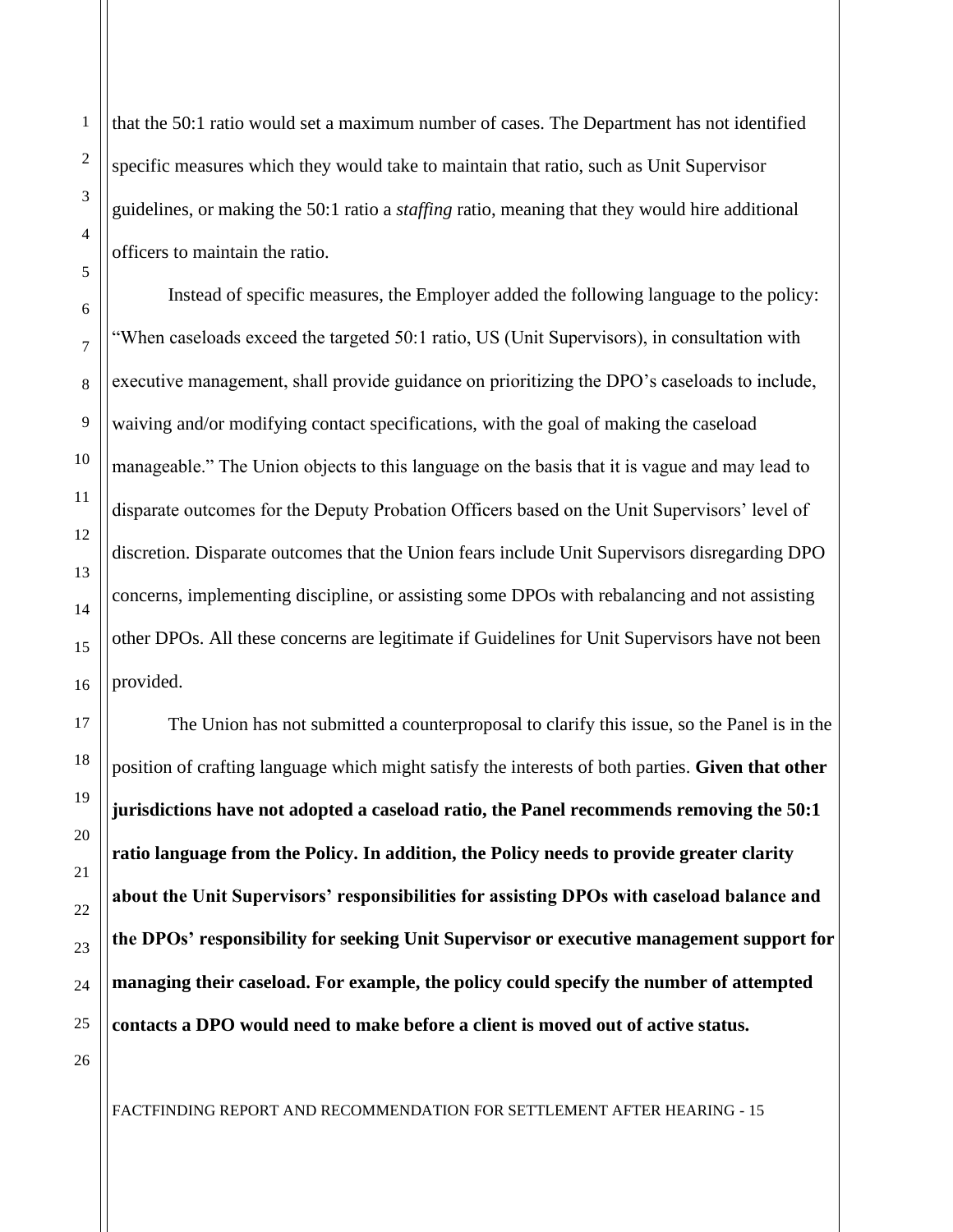1

2

3

The Employer's witnesses repeatedly testified that they did not intend to impose discipline for failure to meet the new caseload standards but were unwilling to put those assurances in writing in the policy. This makes sense for a couple of reasons: First, this is not the right policy to locate language about discipline. The right place for that language is in the MOU and/or a separate discipline policy or guidelines. Second, setting minimum caseload standards is a performance measure and the failure to meet performance measures should be handled in a performance management policy, not this policy.

It is probably true that, at this time, the Department does not want to impose discipline for a system which has not been implemented. That does not mean that in the future, employees who consistently fail to meet the performance standards will not be subject to performance management and even discipline. The Department should be explicit about how they intend to handle low performance. There is no reason to wait until after the policy has been implemented to draft and adopt Unit Supervisor Guidelines and Performance Management Guidelines, for example. Firmer guidance on how this policy will be used would provide greater assurance to the Union that the policy is workable and responsive to the workloads of their members.

# Recommendations

Rather than trying to address every issue within the policy itself, the Chair recommends that some issues be addressed in the policy and others be addressed in a side letter.

# **Policy Changes:**

**1. Remove the caseload ratio of 50:1.**

**2. Add language that probationers who are in residential treatment are exempt from minimum contacts if they are in good standing in their treatment program.**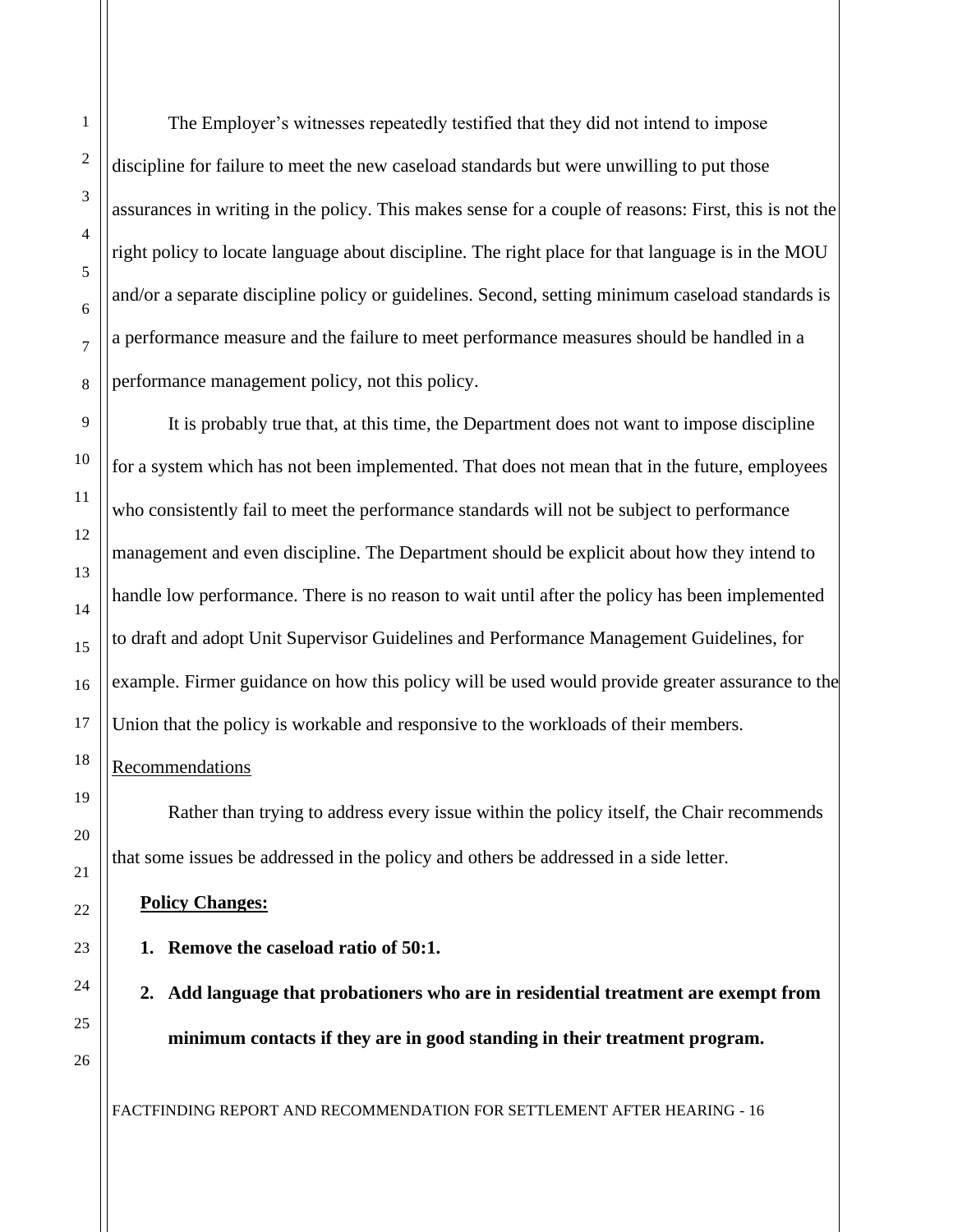**3. Specify the contact standards for specialized caseloads within the policy rather than in a separate policy and clarify that specialized caseloads are not subject to additional standards.** 

**4. Specify the guidelines that will control Unit Supervisor discretion over caseload management and what recourse a DPO has if their Unit Supervisor fails or refuses to evaluate the DPO's caseload. The guidance for unit supervisors should be used immediately for consistency and transparency.**

**Side Letter:**

- 1. **The parties will initiate a one-year pilot of the policy during which time DPOs will not be subject to discipline for failing to meet contact standards. Only after the time study has been completed and DPOs have had a year to become accustomed to the policy, the Department can begin to use contact standards as a performance management tool.**
- **2. All DPOs will be trained on the new policy and given an opportunity to review their current caseloads with their Unit Supervisor to identify barriers to meeting contact standards.**
- **3. The parties will complete a time-study by September 30, 2021 to re-evaluate the policy based on the data about contact standards and caseload management. The time study will be based on the proposed contact standards.**
- **4. After completion of the time study, the parties will meet and confer about the contact standards and barriers, if any, which the Department and/or DPOs have identified to meeting those standards.**